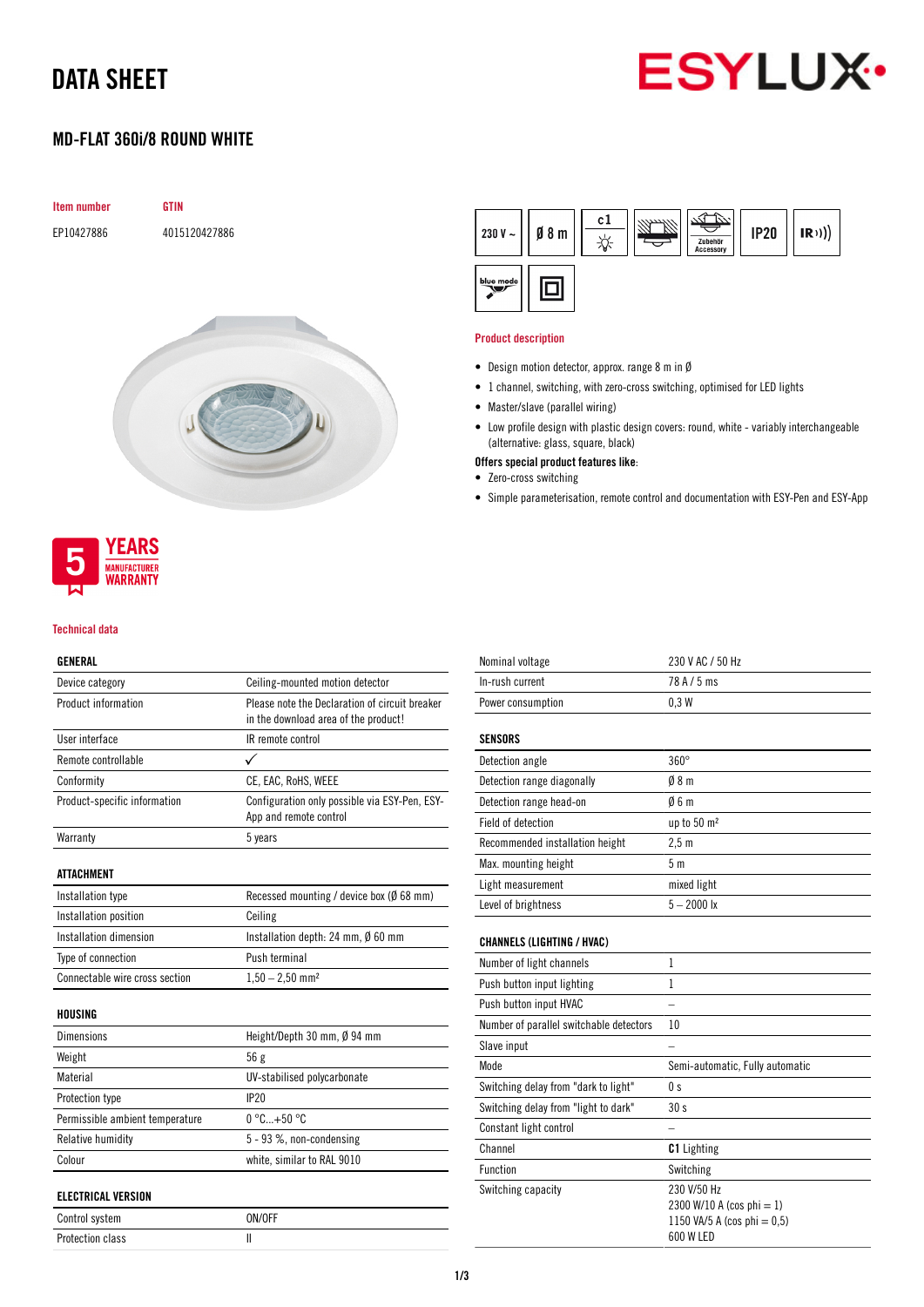# DATA SHEET



## MD-FLAT 360i/8 ROUND WHITE

### Item number GTIN

EP10427886 4015120427886

| Switch<br>⊦contact | mak<br>' non-floating<br>: contact / | Impulse feature            |                                     |
|--------------------|--------------------------------------|----------------------------|-------------------------------------|
| Push button input  |                                      | † delay tıme<br>switch-off | 60 s30 mir<br>(adiustable in steps) |

#### Accessories

| <b>Product designation</b>      | <b>GTIN</b>   |
|---------------------------------|---------------|
| Cover                           |               |
| <b>FLAT COVER ROUND WH</b>      | 4015120007231 |
| <b>FLAT COVER ROUND BK</b>      | 4015120007279 |
| <b>FLAT COVER ROUND GY</b>      | 4015120007316 |
| FLAT COVER LARGE ROUND WH       | 4015120428579 |
| FLAT COVER LARGE ROUND BK       | 4015120428098 |
| <b>FLAT COVER SQUARE WH</b>     | 4015120007248 |
| <b>FLAT COVER SQUARE BK</b>     | 4015120007286 |
| FLAT COVER GLASS ROUND WH       | 4015120007255 |
| FLAT COVER GLASS ROUND BK       | 4015120007293 |
| FLAT COVER GLASS ROUND GY       | 4015120007323 |
| FLAT COVER GLASS SQUARE WH      | 4015120007262 |
| FLAT COVER GLASS SQUARE BK      | 4015120007309 |
| Mounting                        |               |
| FLAT MOUNTING SET IP20 FM       | 4015120426889 |
| Protection                      |               |
| <b>BASKET GUARD ROUND LARGE</b> | 4015120425608 |
| <b>BASKET GUARD ROUND SMALL</b> | 4015120425615 |
| Remote control                  |               |
| ESY-Pen                         | 4015120425356 |
| REMOTE CONTROL MDI/PDI          | 4015120425509 |

| <b>Scale drawing</b>                                                                        | <b>Field of detections</b>   | <b>Detection range</b>     |                 |
|---------------------------------------------------------------------------------------------|------------------------------|----------------------------|-----------------|
| $\emptyset$ 94 mm<br>$\emptyset$ 60 mm<br>$\frac{1}{24}$<br>$rac{1}{30}$ mm<br><b>BELLE</b> | <b>ARRESTER</b><br>$\bullet$ | Diagonally (A)             | $\emptyset$ 8 m |
|                                                                                             |                              | $\blacksquare$ Frontal (B) | $\emptyset$ 6 m |
|                                                                                             | $360^\circ$<br>Territoria    |                            |                 |